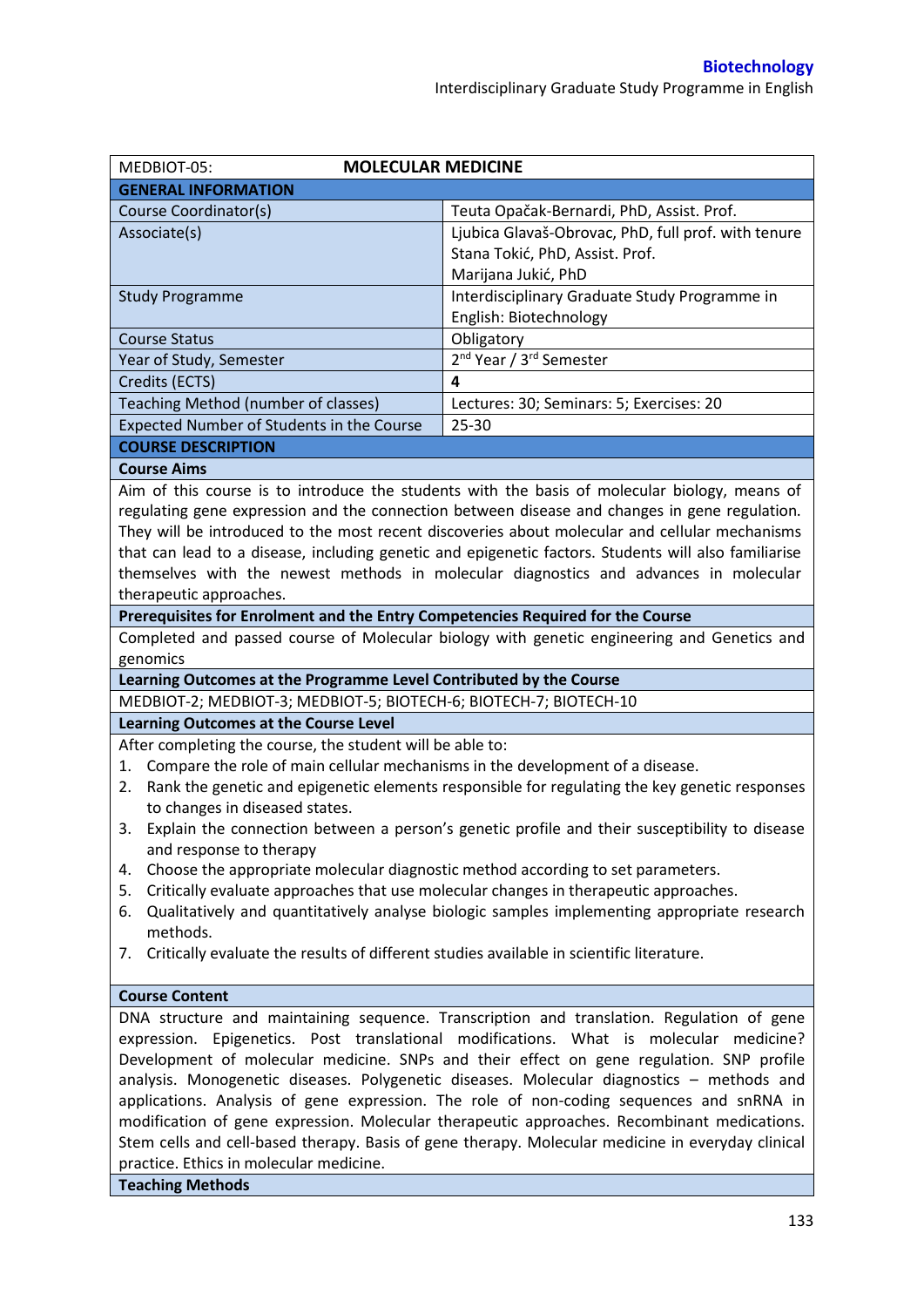Interdisciplinary Graduate Study Programme in English

Lectures; seminars; laboratory exercises

## **Students' Obligations**

Attendance at all forms of classes is mandatory and the students are obligated to attend all knowledge tests. The students may be absent from 30% (full-time students) and 50% (part-time students) of each of the forms of classes, provided that the absence is justified. An exercise or a seminar which has not been completed must be made up through a midterm exam.

**Monitoring the Activity of the Students** *(Connecting Learning Outcomes, Teaching Methods, and Grading)*

| <b>Class-related</b> | <b>ECTS</b> | <b>Learning</b> | <b>Student activity</b> | <b>Evaluation</b> | <b>Grade points</b> |      |
|----------------------|-------------|-----------------|-------------------------|-------------------|---------------------|------|
| activity             |             | outcome         |                         | method            | Min.                | Max. |
| Attending classes    |             |                 | Attendance at           | Keeping           | 5                   | 10   |
| Lectures,            | 0.5         | $1 - 5,7$       | classes                 | records           |                     |      |
|                      |             |                 |                         | Presentations     | 5                   | 15   |
| <b>Seminars</b>      | 0.5         |                 | <b>Seminars</b>         |                   |                     |      |
| Laboratory           | 0.5         | 4,6             | <b>Practical work</b>   | Lab notes         | 10                  | 25   |
| practice             |             |                 |                         |                   |                     |      |
| Final exam           | 2.5         | $1 - 7$         | Studying for the        | Written exam      | 30                  | 50   |
|                      |             |                 | final exam              |                   |                     |      |
| <b>Total</b>         | 4           |                 |                         |                   | 50                  | 100  |

*Evaluation of the written part of the final exam:*

| Percentage of correct answers (%) | Grade |
|-----------------------------------|-------|
| >95.00                            | 50    |
| 90.00-94.99                       | 47    |
| 85.00-89.99                       | 45    |
| 80.00-84.99                       | 40    |
| 75.00-79.99                       | 38    |
| 70.00-74.99                       | 35    |
| 65.00-69.99                       | 33    |
| 60.00-64.99                       | 30    |

## *Forming the final grade:*

The points granted for the final exam are added to the grade points awarded during class attendance. The grading process is conducted by absolute distribution, i.e. based on total achievements, and compared to the numerical system in the following manner:

A – Excellent (5): 90-100 grade points; B – Very Good (4): 80-89.99 grade points; C – Good (3): 65- 79.99 grade points;  $D$  – sufficient (2): 50-64.99 grade points.

| Mandatory Literature (available in the library and via other media)                       |               |                  |  |  |  |  |
|-------------------------------------------------------------------------------------------|---------------|------------------|--|--|--|--|
| Title                                                                                     | Number of     | Availability via |  |  |  |  |
|                                                                                           | copies in the | other media      |  |  |  |  |
|                                                                                           | library       |                  |  |  |  |  |
| Kurreck J, Stein CA: Molecular Medicine: An Introduction. Wiley-                          |               | yes              |  |  |  |  |
| Blackwell, 2016.                                                                          |               |                  |  |  |  |  |
| <b>Additional Literature</b>                                                              |               |                  |  |  |  |  |
| Timothy M. Cox, John Sinclair: The Molecular Biology in Medicine (Wiley-Blackwell), 1997. |               |                  |  |  |  |  |
| Quality Assurance Procedures Designed to Ensure the Acquisition of Outcomes and           |               |                  |  |  |  |  |